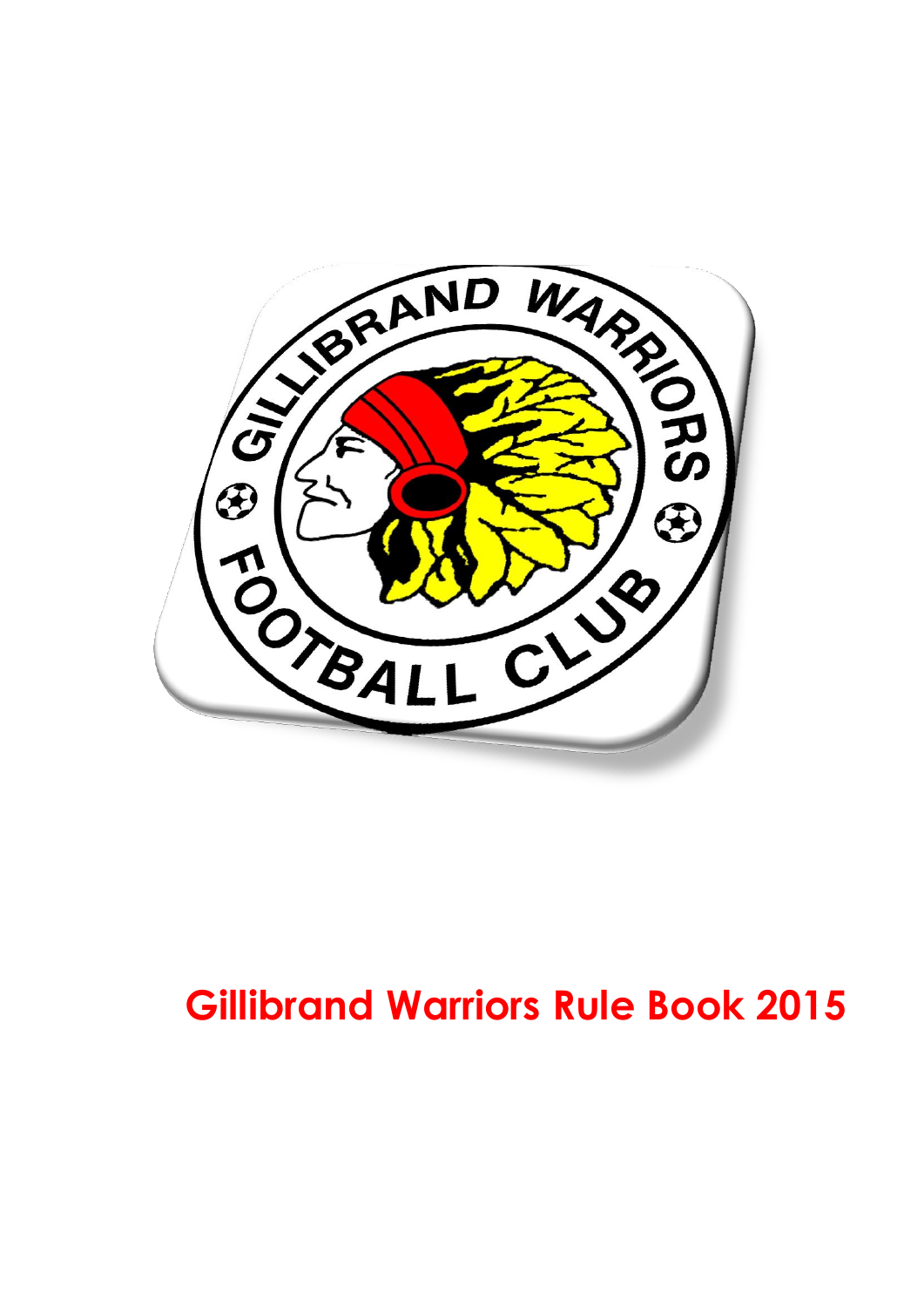

# CONTENTS

| $\mathbb{I}$ .   |  |
|------------------|--|
| 2.               |  |
| 3.               |  |
| $\overline{4}$ . |  |
| 5.               |  |
| 6.               |  |
| 7.               |  |
| 8.               |  |
| 9.               |  |
| 10.              |  |
| 11.              |  |
| 12.              |  |
| 13.              |  |

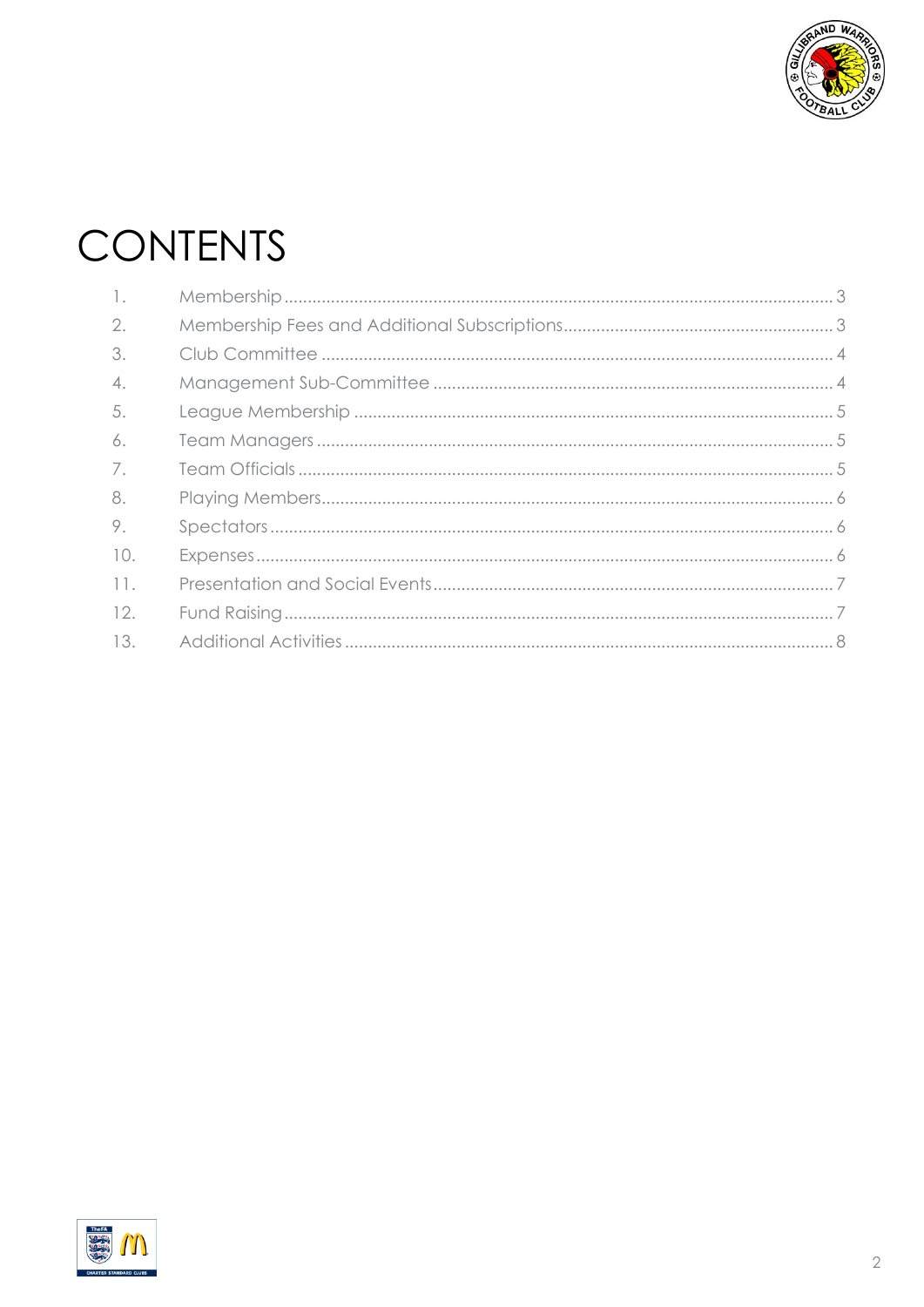

#### <span id="page-2-0"></span>1. MEMBERSHIP

- 1.1 The Club shall have 3 classes of member:
- 1.1.1 Junior Playing Member, being a member who is under 16 years of age on 1st September of the year in which the playing season commences and who is registered by the Club as a player in a league of which the Club is a member.
- 1.1.2 Youth Playing Member, being a member who has attained the age of 16 years but is under 18 years of age on 1<sup>st</sup> September of the year in which the playing season commences and who is registered by the Club as a player in a league of which the Club is a member.
- 1.1.3 Associate Member, being a member of any age who is not registered by the Club as a player in a league of which the Club is a member but who wishes to take advantage of facilities offered by the Club. All Club officials, Managers and Coaches shall be entitled to free annual Associate Membership of the Club. For the purposes of voting rights at General Meetings, the vote of members who are below the age of 18 years at the date of the meeting shall be vested in a parent or other legal guardian who shall be deemed to be an Honorary Associate Member for the duration of the meeting.
- 1.2 Any person joining the Club will be made aware that they can view the Club Constitution, Key Rules, Rulebook and Club Policies. Any member will be provided with printed copies on request. Printed Codes of Conduct will be issued at the start of every season.

# <span id="page-2-1"></span>2. MEMBERSHIP FEES AND ADDITIONAL SUBSCRIPTIONS

- 2.1 Membership fees shall be reviewed annually and announced at the Annual General Meeting. The membership year shall run from 1st September to 31st August.
- 2.2 Additional subscriptions shall be payable as a registration fee and match fees. These shall be announced annually at the Annual General Meeting.
- 2.3 Membership fees will be payable monthly on the 1<sup>st</sup> of every month to the Club account via the Club's preferred method. In return, the Club will provide one evening training session per week during the playing season, when facilities allow, on a day and time at the Team Manager's discretion. Additional training sessions during the close season will be provided at the discretion of Managers and Coaches. In recognition of the voluntary work carried out be Club Officials,

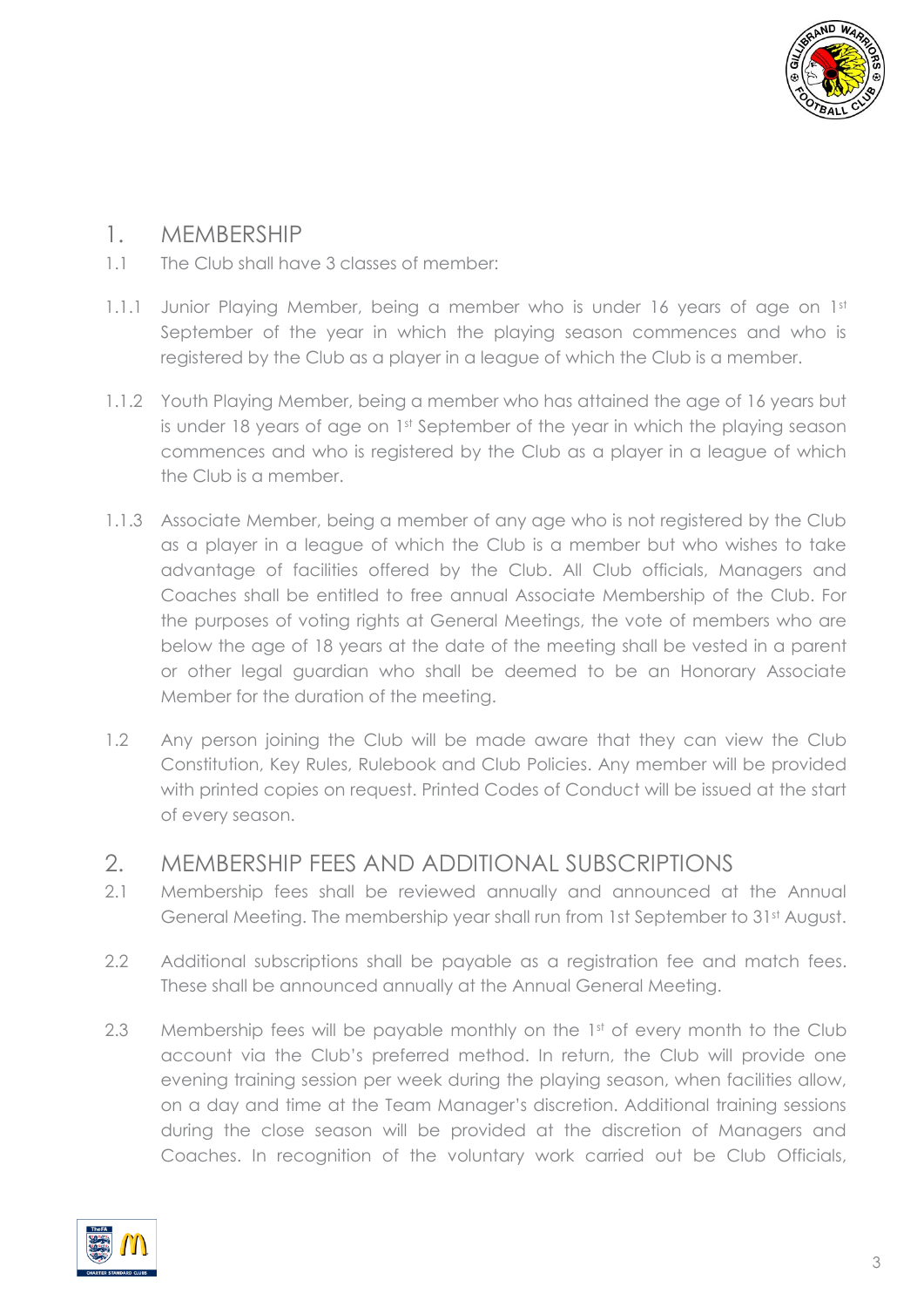

Managers and Coaches, one Junior Member from each of their families shall be entitled to exemption from the payment of membership fees. Any member unable to pay by the Club's preferred method may be permitted to pay by other means at the discretion of the Treasurer.

2.4 Additional voluntary training sessions may be held at the Team Manager's discretion and payment of subscriptions for any additional sessions shall be paid at the appropriate rate to the Team Manager at the additional session. Match fees will be collected by Team Managers or their nominees on each match day from all players selected for the match squad. No exemptions apply in the case of match fees.

### <span id="page-3-0"></span>3. CLUB COMMITTEE

- 3.1 The initial term of office for a Club Committee member shall be one year.
- 3.2 After serving three consecutive years of elected office, a Club Committee member shall be eligible to be elected for further terms of up to three years.
- 3.3 A Development Officer shall have a permanent position on the Club Committee in addition to the mandatory posts listed in the Constitution and Key Rules.
- 3.4 The Committee has the authority to appoint other persons as Club Officials or Sub-Committee members to ensure that the business of the Club can be effectively administered.

# <span id="page-3-1"></span>4. MANAGEMENT SUB-COMMITTEE

- 4.1 The Management Sub-Committee shall consist of the Club Committee members and Team Managers. Other Team and Club Officials may be allowed to attend Management Sub-Committee meetings at the invitation of the Committee.
- 4.2 Management Sub-Committee meetings will be held bi-monthly during a playing season with the date and time to be confirmed by the Committee. A minimum of five meetings per season will be held.
- 4.3 It is mandatory for a Team Manager to attend all Management Sub-Committee meetings. In the event they cannot attend they must arrange for a representative to attend in their place to give a verbal report on team affairs.
- 4.4 Any team failing to attend two consecutive Management Sub-Committee meetings will be asked to give a formal explanation to the Club Committee.

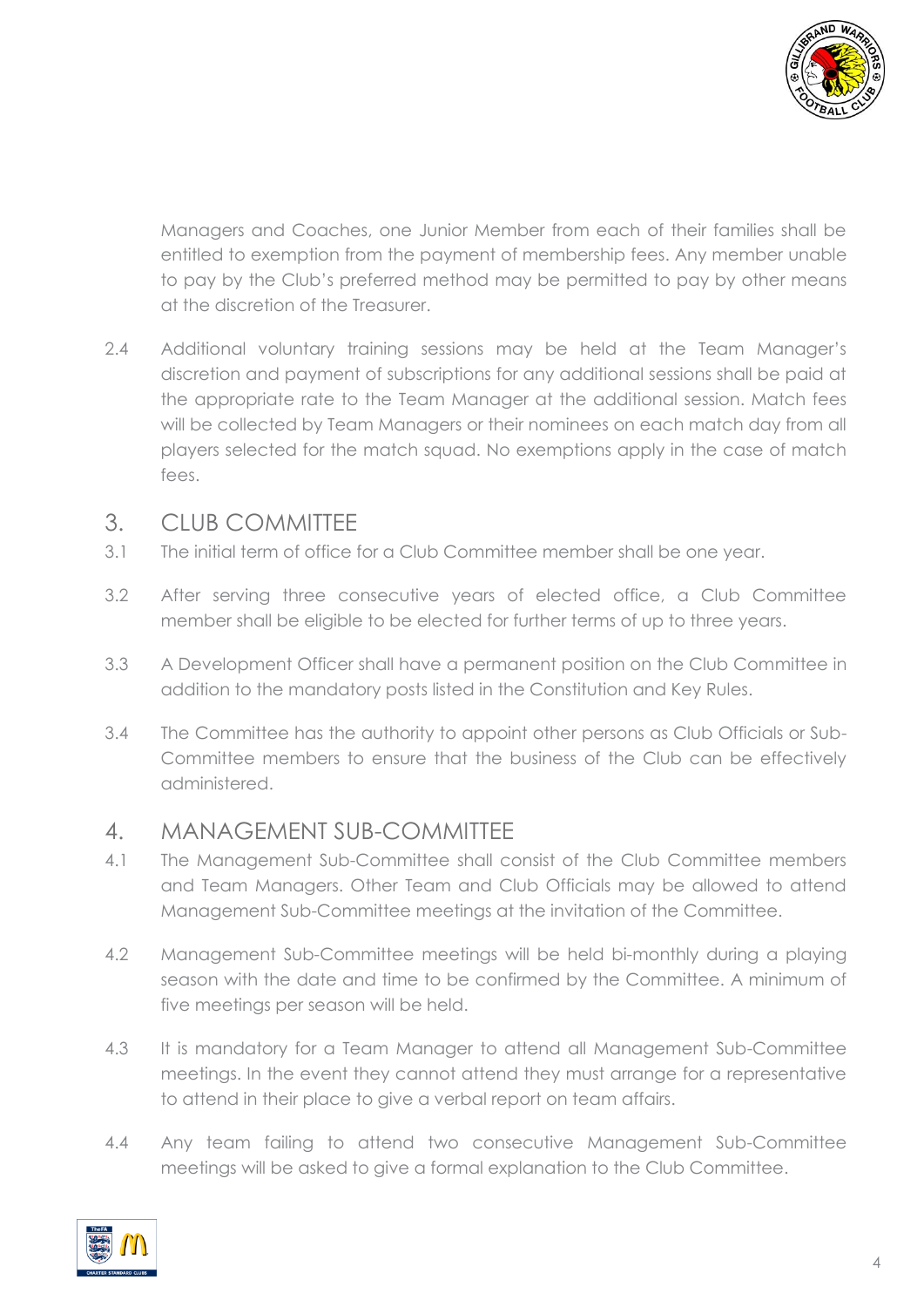

# <span id="page-4-0"></span>5. LEAGUE MEMBERSHIP

5.1 The Club shall be members of the Mid Lancs Colts Junior Football League (MLCJFL), the Central Lancs Junior Football League (CLJFL) and the Lancashire Sunday Football League (LSF League) and shall enter teams in these leagues each season at age groups to be determined by the Club Committee. All Club Members must abide by the rules of the governing league when attending matches or league business.

#### <span id="page-4-1"></span>6. TEAM MANAGERS

- 6.1 Team Managers are responsible for all activities relating to the administration of their team including but not restricted to league registration of players (via the Club's League Secretary), team selection and conducting of training sessions.
- 6.2 Team Managers who incur administrative fines shall have the first fine in any season paid by the Club. Any additional fines must be reimbursed to the Club within fourteen days of notification. Failure to do so will result in the Team Manager being suspended from participating in all team activities until the fine has been reimbursed.
- 6.3 Team Managers will attend appropriate league meetings on a rota basis.

#### <span id="page-4-2"></span>7. TEAM OFFICIALS

- 7.1 No person will be appointed to a position of Team Official until such time as the Safer Recruitment of Volunteers in Grassroots Football policy has been adhered to and a signed declaration form has been received.
- 7.2 Team Officials consist of the Team Manager appointed by the Club Committee plus an Assistant Manager and Coaches appointed by the Team Manager all of whom must be approved by the Club Committee. Approved Team Officials must be in possession of a 1st4Sport Level 1 Award in Coaching Football inclusive of Emergency Aid and Safeguarding Children qualifications or be registered on an approved 1st4Sport Level 1 Award in Coaching Football course with a County FA within 28 days of their appointment. Emergency Aid and Safeguarding Children qualifications must remain up to date at all times.
- 7.3 No Team Official shall be allowed unsupervised access to their team until the minimum qualifications have been attained.

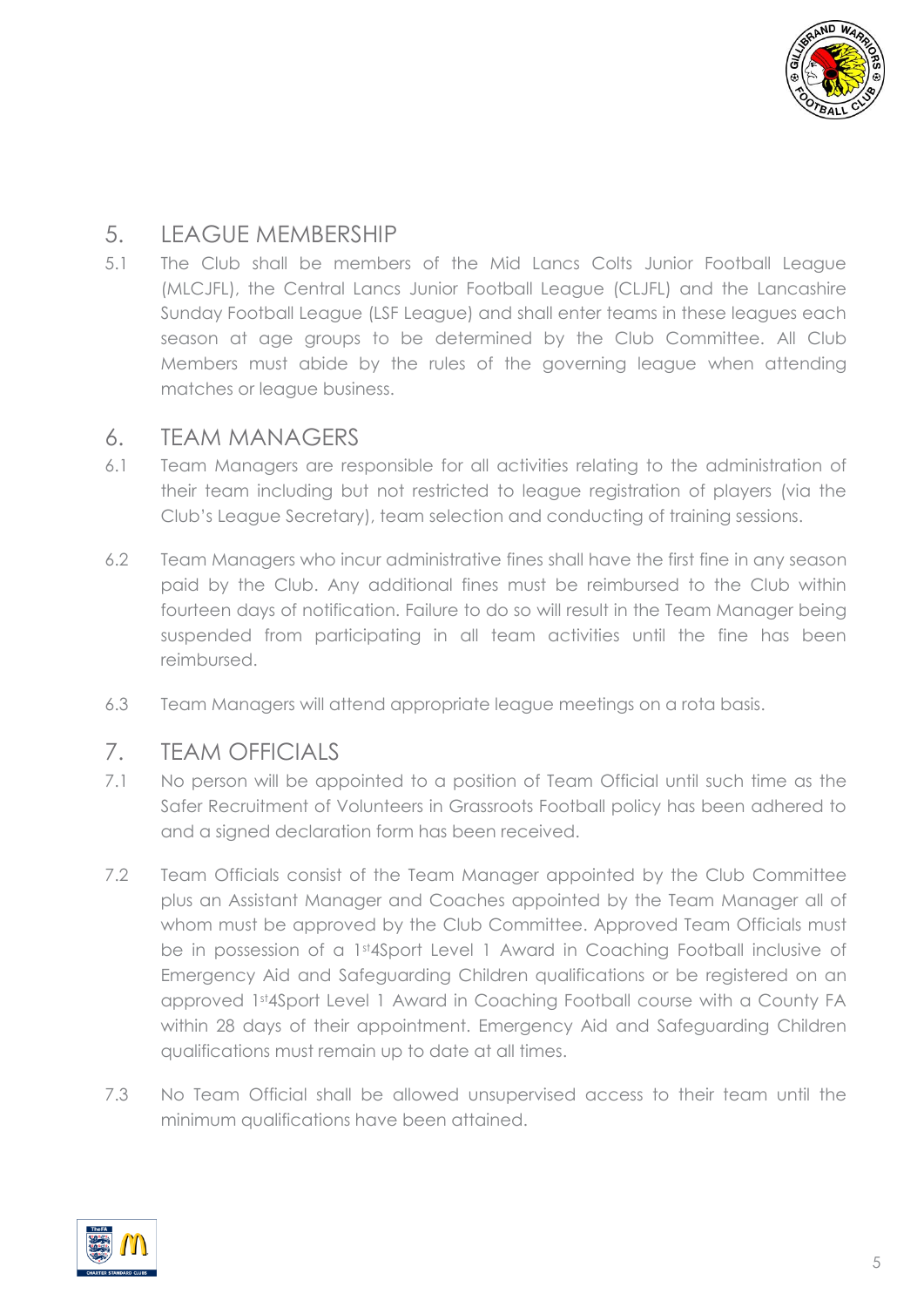

- 7.4 Team Officials must at all times abide by the Club Constitution. Key Rules, Club Rulebook and any Club Policies and Codes of Conduct applicable from time to time. Failure to comply will require a formal explanation to the Club Committee.
- 7.5 A maximum of two Team Officials are permitted to coach at any time during match days. Additional Team Officials must remain behind the barrier with spectators.

#### <span id="page-5-0"></span>8. PLAYING MEMBERS

- 8.1 Players must at all times abide by the Club Constitution, Key Rules, Club Rulebook and any Club Policies and Codes of Conduct applicable from time to time.
- 8.2 No player shall be permitted to take part in any match or training session without adequate shin protection.
- 8.3 Regulation playing kit consisting of shirts, shorts and socks will be provided by the Club for all matches. No player is permitted to enter the field of play wearing any item of unauthorised kit.
- 8.4 Financial penalties incurred by players, e.g. disciplinary offences, must be reimbursed to the Club within fourteen days of notification. Failure to do so will result in the player being suspended from participating in matches until the reimbursement has been made.

#### <span id="page-5-1"></span>9. SPECTATORS

- 9.1 Spectators must at all times abide by the Club Constitution, Key Rules, Club Rulebook and any Club Policies and Codes of Conduct applicable from time to time. Any spectator not abiding by these may be asked to leave for the duration of the remainder of the match or training session by a Club or Team Official.
- 9.2 The Club will provide a sufficient barrier a minimum of 1 metre from the touchline at all of its matches. The barrier will take the form of tape of rope. The use of cones is not permitted. All spectators must remain behind this barrier at all times. Only Club or Team Officials are permitted in the area between the barrier and the pitch markings.

#### <span id="page-5-2"></span>10. EXPENSES

- 10.1 Expense incurred in the maintenance of the Club website will be paid from Club funds on production of a valid receipt.
- 10.2 Travel expenses will not be paid for travel within the boundaries of the Parent County Association or any leagues of which the Club is a member.

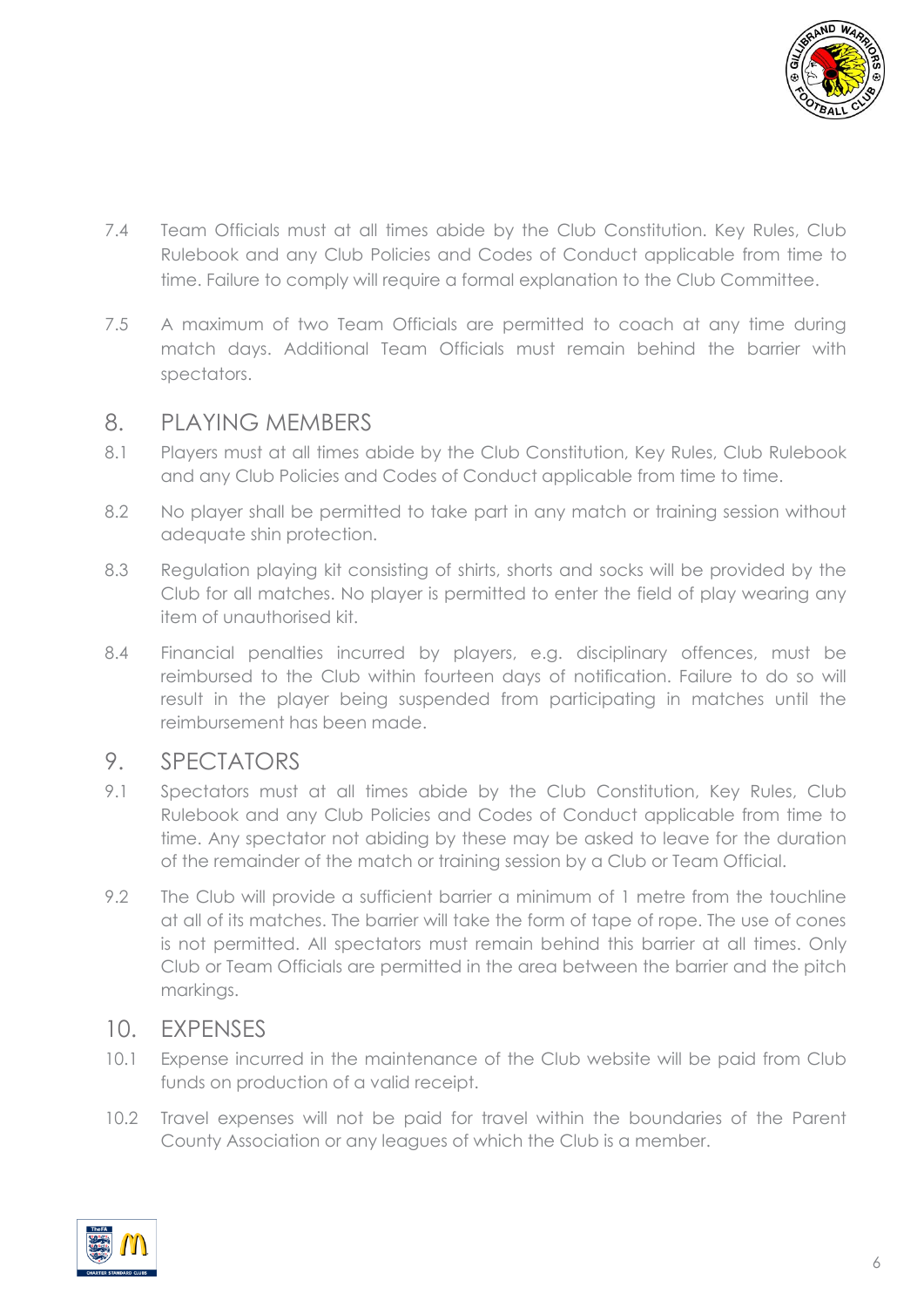

- 10.3 Club Members undertaking a coaching qualification will have their fees paid for by the Club. In return the prospective Coach must commit to the Club for a minimum of two calendar years following successful course of completion. If the Coach leaves the Club before this time, any monies paid will become repayable to the Club. An individual may appeal against this decision to the Club Committee.
- 10.4 Other expenses may be reimbursed only if pre-authorised by the two of the three authorised cheque signatories.

#### <span id="page-6-0"></span>11. PRESENTATION AND SOCIAL EVENTS

- 11.1 Each team will be expected to support all social or presentation events organised by the Club.
- 11.2 At the end of each playing season all players from U7s to U18s age groups will be awarded an individual award at the Club's Presentation Evenings. In the U9 and upwards age groups where non-competitive football is played 2 individual trophies will be awarded in the following categories: Players' Player of the Year and Supporters' Player of the Year. In the age groups where competitive football is played 5 individual trophies per team will be awarded in the following categories: Leading Goalscorer, Players' Player of the Year, Supporters' Player of the Year, Manager's Most Improved Player of the Year and Manager's Player of the Year.
- 11.3 At the end of each season, a Team of the Year award will be presented. This will be awarded at the discretion of members of the Club Committee who have not performed the role of a Team Official during the season just ended.
- 11.4 At the end of each season, a Clubperson of the Year award (Tony Jeffrey Memorial Trophy) will be presented. Any member of the Club may be nominated for this award and the award shall be awarded by votes of the Sub-Committee meeting. Nominations for this award should be in writing to the Club Secretary and should be received no later than the 10<sup>th</sup> May of the year in which the award is to be presented.
- 11.5 A Junior or Youth Member who completes 8 consecutive years of membership shall be entitled to be presented with an award of recognition at that year's Presentation Evenings.

#### <span id="page-6-1"></span>12. FUND RAISING

12.1 Each season the Committee or its nominee shall propose fundraising schemes for consideration. Any schemes accepted by the Management Sub-Committee will be put into operation and each team will be expected to fully support the scheme.